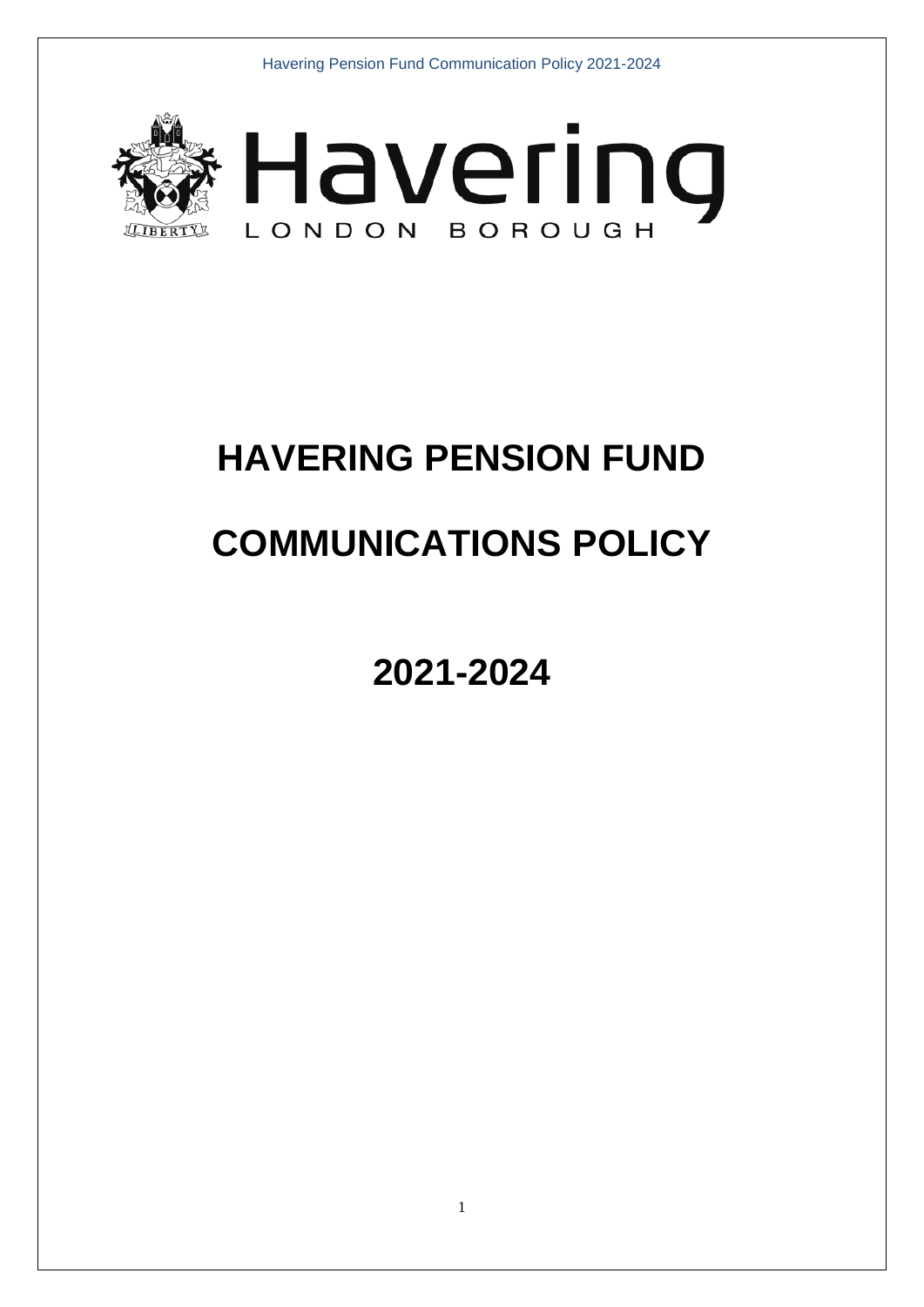|    | <b>Contents</b>                                | Page      |
|----|------------------------------------------------|-----------|
| 1. | Introduction                                   | 3         |
|    | Strategy Review, Ownership and Authorisation   | 3         |
|    | Pensions Administration                        | 3         |
| 2. | Legislative Framework                          | 4         |
| 3. | <b>Key Objectives</b>                          | 4         |
| 4. | Communications with Scheme Members             | $5 - 8$   |
| 5. | Communications with Prospective Scheme Members | $8-9$     |
| 6. | Communications with Scheme Employers           | $10 - 12$ |
| 7. | Communications with Representatives of Members | $12 - 17$ |
|    | A. Pensions Committee                          | $12 - 14$ |
|    | <b>B.</b> Local Pensions Board                 | 14-15     |
|    | C. Havering and OneSource Managers             | 15-16     |
|    | <b>Other Stakeholders</b><br>D.                | 16-17     |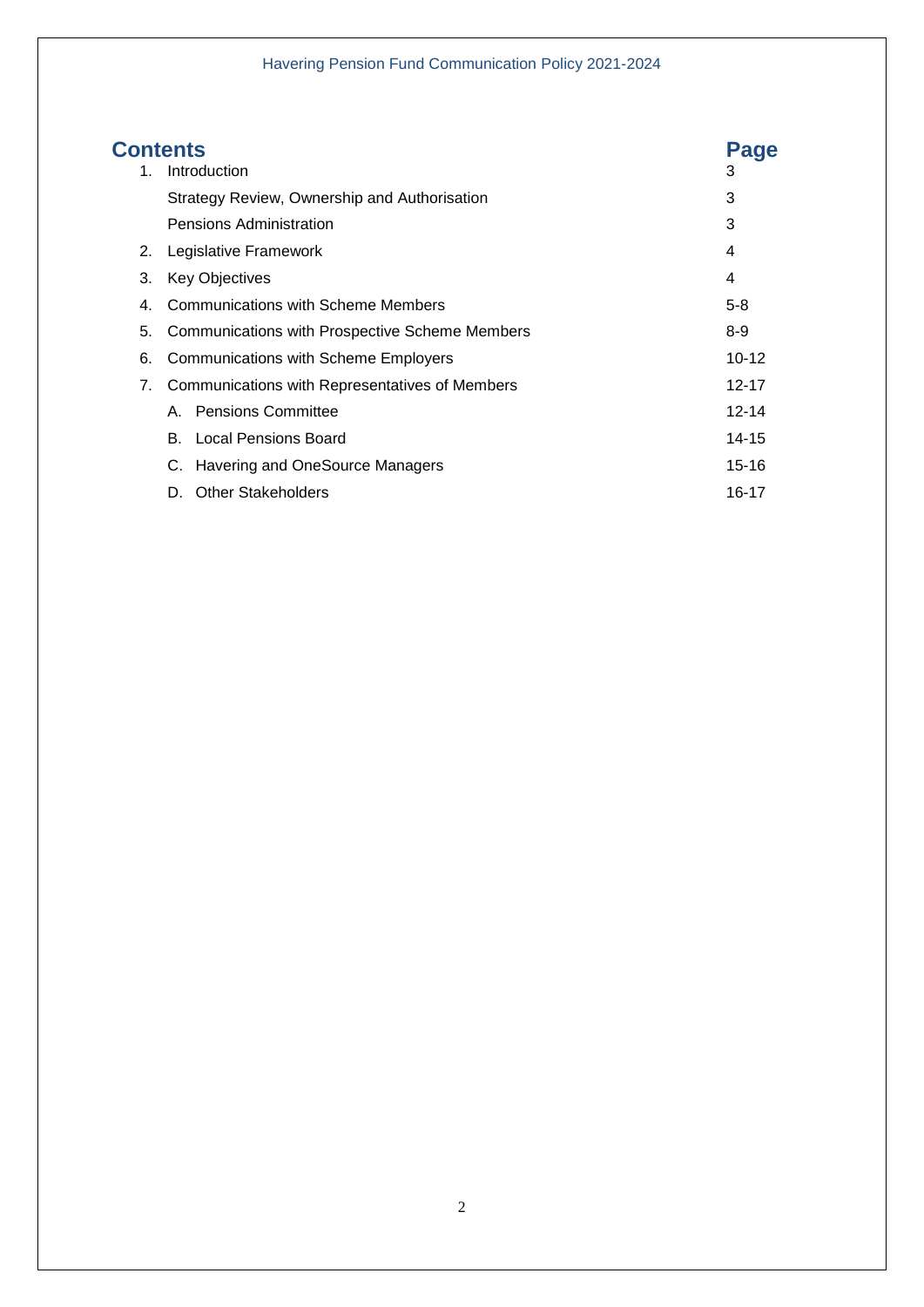### <span id="page-2-0"></span>**1. Introduction**

 An effective communications policy is vital for any organisation which strives to provide a high quality and consistent service to their stakeholders.

Havering Council, as the administering authority for the Havering Pension Fund (the Fund), must maintain a communications policy as required by the Local Government Pension Scheme Regulation 2013.

 staff time for all communications and work with the LPPA to ensure there are appropriate The provision of timely, relevant information in a suitable format is key to ensuring efficient and effective communications. It is important that we consider the costs in terms of resource and systems and processes in place to facilitate these communications with our stakeholders.

 communications required to maintain the successful governance and administration of the This policy identifies our key stakeholders and details the different forms and methods of Fund.

Every effort is made to ensure all our communications are accessible to all. Documents can be re-produced in different fonts, formats and languages where required by the recipient.

#### Strategy Review, Ownership and Authorisation

 The Havering Pension Fund Communications Policy is effective with effect from November 2021.

 The administering authority will review this policy as required to reflect changes in regulations, governance or working practices with a full review every three years

 The policy lead is the Pension Projects and Contracts Manager. The document has been developed with approval from the Pensions Committee.

If you have any questions or comments regarding the Pensions Administration Strategy, please contact Caroline Guyon, Pensions Projects and Contracts Manager. Telephone: 01708 432185 or via email [caroline.guyon@havering.gov.uk](mailto:caroline.guyon@havering.gov.uk) 

#### Pensions Administration

 From 1 November 2017, the London Borough of Havering delegated the pension administration service to Lancashire County Council who have engaged the Local Pensions Partnership Administration (LPPA) to undertake their pension portfolio. The Local Pensions Partnership was formed in 2016 through a collaboration between Lancashire County Council and the London Pensions Fund Authority and provides pension services to the Local Government Pension Scheme, Police and Firefighter Schemes.

 LPPA can be contacted via telephone on 0300 323 0260 or via the contact form on the [website.](https://www.lppapensions.co.uk/contact/contact-lppa/)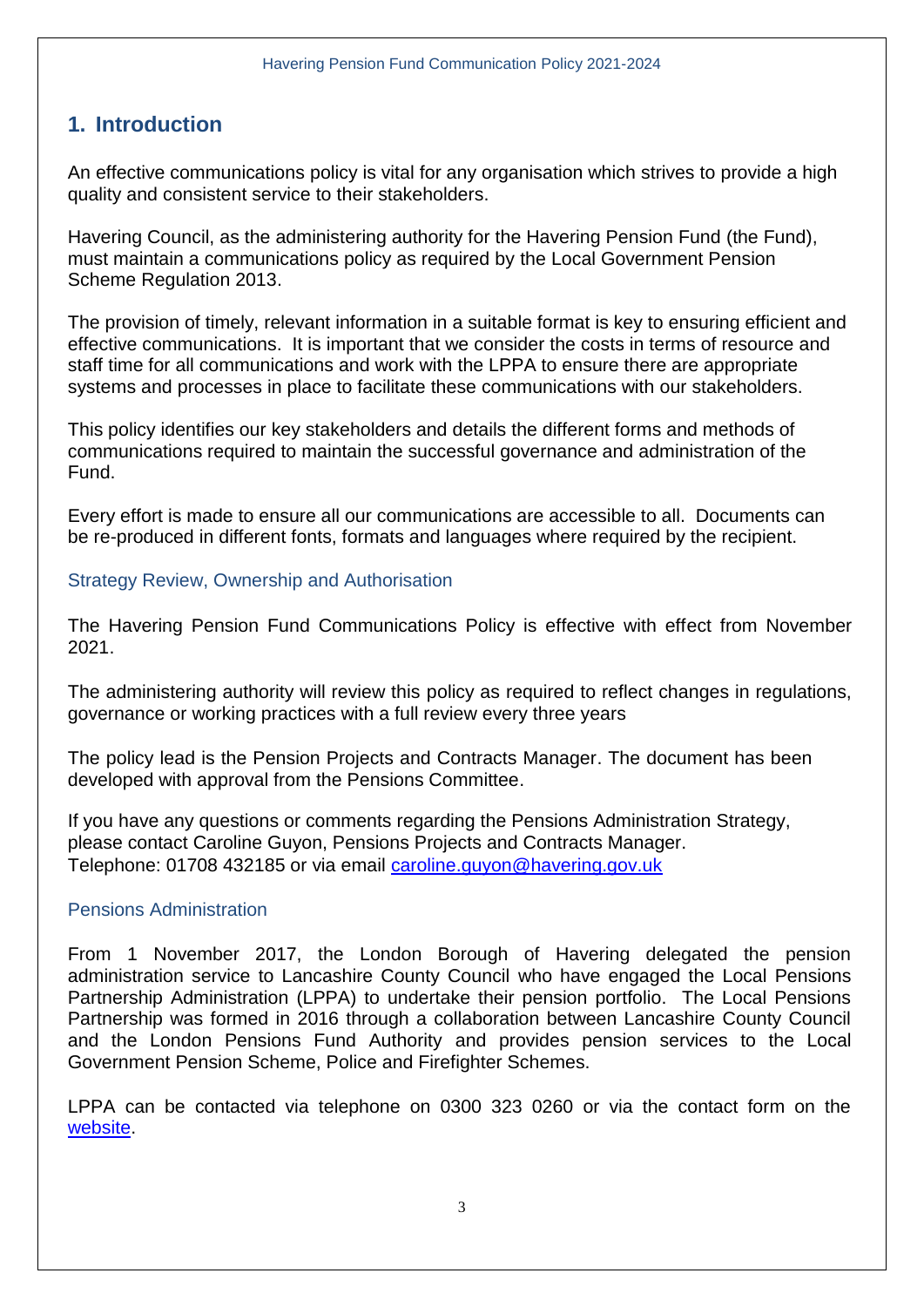# **2. Legislative Framework**

 The Fund is required by regulation 61 of the Local Government Pension Scheme Regulations 2013 to maintain and publish a communications policy statement. Regulation 61 is reproduced below:

 **61.** (1) A[n administering authority m](https://www.lgpsregs.org/schemeregs/lgpsregs2013/timeline.php#s1adau)ust prepare, maintain and publish a written statement setting out its policy concerning communications with-

- a) Members
- b) Representatives of members
- c) Prospective members
- d) Scheme employers
- (2) In particular the statement must set out its policy on-
	- a) The provision of information and publicity about the scheme to members, representatives of members and Scheme employers
	- b) The format, requency and method of distributing such information or publicity
	- c) The promotion of the Scheme to prospective members and their employers

 (3) The statement must be revised and published by the administering authority following a material change in their policy on any of the matters referred to in paragraph (2).

 In accordance with the Public Sector Pensions Act 2015, the LGPS is regulated by the Pensions Regulator who has provided guidance in Code of Practice 14 on providing good quality communications to Scheme members and other stakeholders.

# **3. Key Objectives**

The key objectives of the communications policy are:

- To improve the understanding of members, their representatives and perspective members of the benefits of the Local Government Pension Scheme
- Assist Scheme employers in understanding their roles and responsibilities within the LGPS and to provide guidance and support
- To improve the service that Pension Fund Members receive
- Use plain English for all communications
- Identify and use the most appropriate communication method to take account of stakeholders' different needs
- To communicate in the most effective and cost efficient way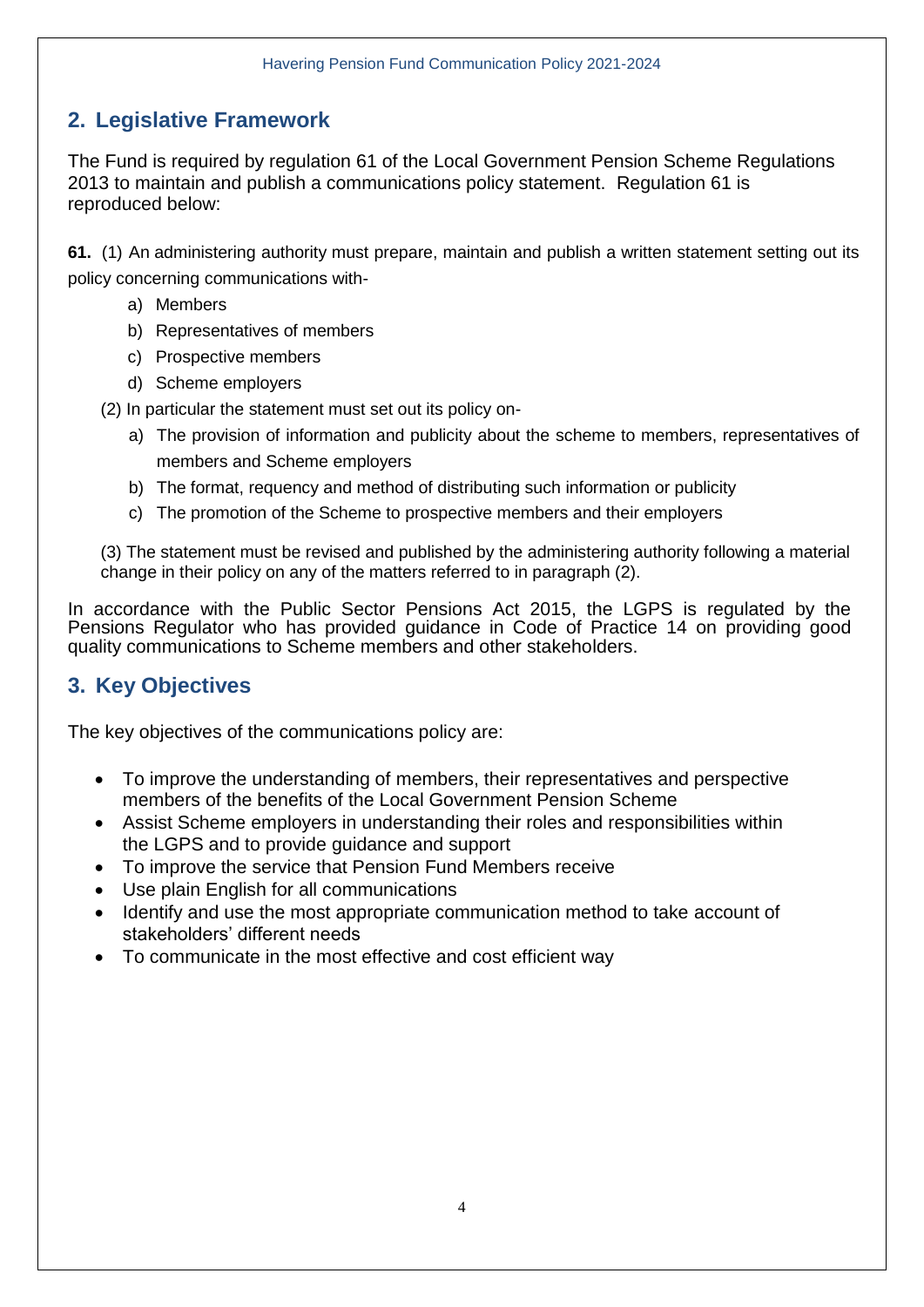# **4. Communications with Scheme Members**

Our aims for communicating with our scheme members are:

- general queries being directed to the LPPA help desk to better educate members of the benefits of the scheme to reduce the
- to encourage the use of the pension scheme website and registration to My Pension Online - Member Self Service.

The Key actions will be:

- continual review of employee communication methods to ensure they are effective and efficient
- on-going promotion of the pension websites and Member Self Service
- Working with LPPA to ensure communications are relevant and timely

| <b>Action</b>                                                                     | <b>Audience</b>                         | <b>Media</b>           | End of Year Review 2022 |
|-----------------------------------------------------------------------------------|-----------------------------------------|------------------------|-------------------------|
| Review and update the<br>pension websites and<br>intranet site                    | All                                     | Web                    |                         |
| Promote the pension<br>websites and intranet                                      | All                                     | Web                    |                         |
| Promote My Pension Online<br>- Member Self Service                                | Active,<br>Deferred<br>and<br>Pensioner | Web                    |                         |
| Ensure relevant, accurate<br>and timely communications<br>are sent to all members | All                                     | Paper or<br>electronic |                         |

The Administering Authority will ensure the following communications are provided as required, in addition to day to day individual communications with members.

| <b>Communication</b>            | <b>Media</b> | <b>Frequency of</b><br>Issue                        | <b>Distribution</b>                                    | <b>Audience</b>             |
|---------------------------------|--------------|-----------------------------------------------------|--------------------------------------------------------|-----------------------------|
| <b>Pension Websites</b>         | Web          | Continually<br>available.<br>Updated as<br>required | Advertised on all<br>communications                    | All                         |
| Havering staff<br>intranet site | Web          | Continually<br>available.<br>Updated as<br>required | Advertised regularly<br>via internal<br>communications | Havering<br>Corporate staff |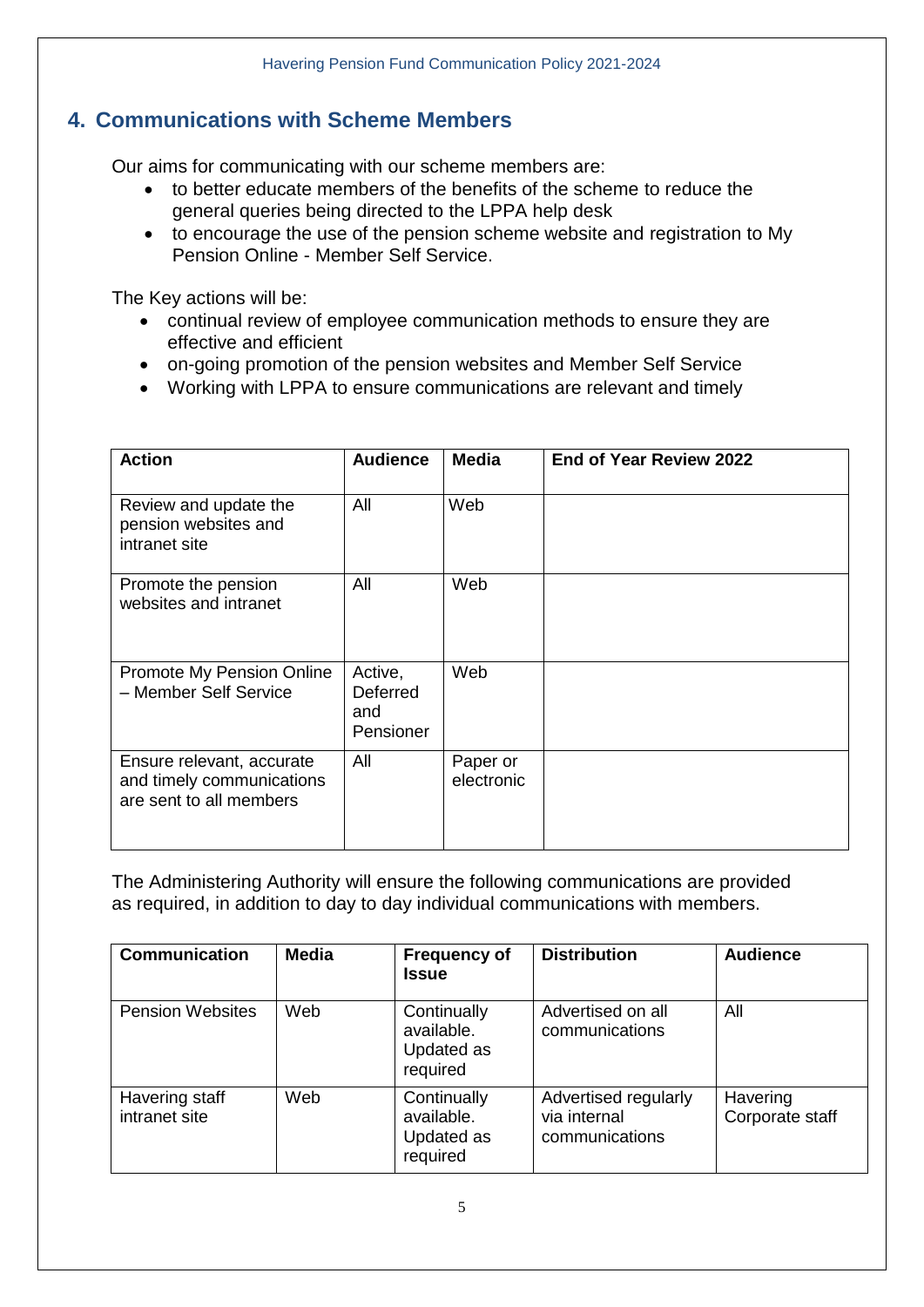| Scheme booklet                                             | Web                                                        | Continually<br>available.<br>Updated as<br>required                       | For viewing as<br>required                                                                                                                  | All                    |
|------------------------------------------------------------|------------------------------------------------------------|---------------------------------------------------------------------------|---------------------------------------------------------------------------------------------------------------------------------------------|------------------------|
| <b>Factsheets</b>                                          | Web                                                        | Continually<br>available.<br>Updated and<br>replaced as<br>required       | For viewing as<br>required                                                                                                                  | All                    |
| Newsletters and<br>scheme updates                          | Web or<br>paper                                            | As required                                                               | For viewing as<br>required. Post to home<br>address for targeted<br>communication                                                           | All                    |
| Forms                                                      | Web or<br>paper                                            | As required                                                               | Available to download<br>or post to home<br>address                                                                                         | All                    |
| <b>Annual Benefit</b><br><b>Statements</b>                 | Web or<br>paper if<br>opted out of<br>online<br>statements | Continually<br>available.<br>Updated<br>annually                          | For viewing as<br>required. Members are<br>informed of availability<br>via personal email,<br>email to employers or<br>internal Global News | Active and<br>Deferred |
| Retirement<br>Workshops                                    | Web                                                        | Periodically                                                              | <b>LPPA</b> run retirement<br>workshops for<br>members nearing<br>retirement. These are<br>advertised via<br>employer<br>communications     |                        |
| Road shows/<br>Workshops                                   | Face to face<br>in person or<br>virtually                  | When required                                                             | Advertised via email,<br><b>Global News, Posters</b><br>and employers                                                                       | Active                 |
| Pensioner<br>payslips                                      | Paper                                                      | 1 <sup>st</sup> pension<br>payment and<br>every April, May<br>and October | Post to home address                                                                                                                        | Pensioner              |
| Notice of Pensions<br>Increase                             | Paper                                                      | Annually in April                                                         | Post to home address<br>with April payslip                                                                                                  | Pensioner              |
| <b>Internal Disputes</b><br><b>Resolution</b><br>Procedure | Paper or Web                                               | Continually<br>available.<br>Updated as<br>required                       | Post to home<br>address or available<br>to download                                                                                         | All                    |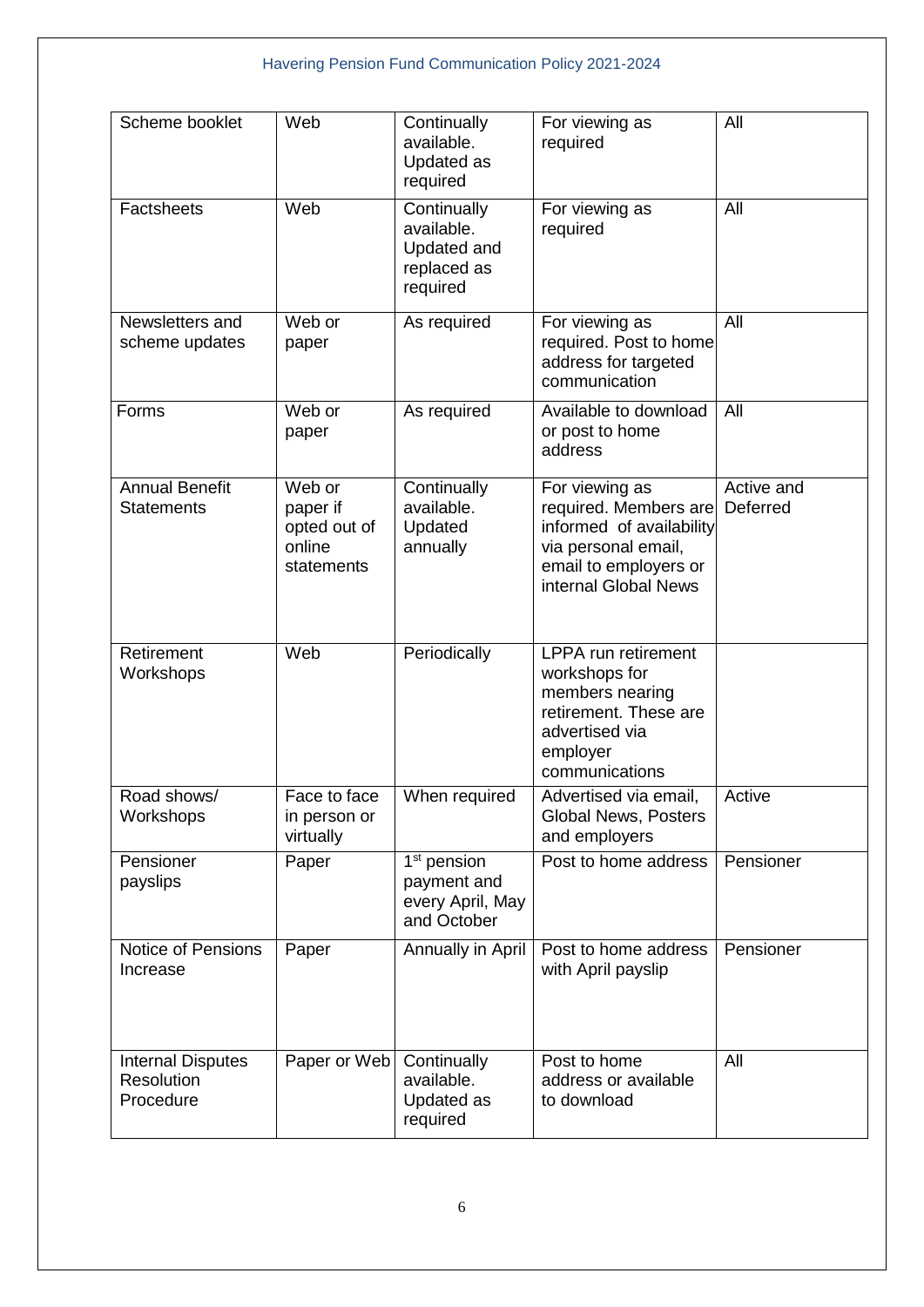| Annual Report and<br>Accounts | Web | Continually<br>available.<br>Replaced<br>annually | For viewing as<br>required. | All |
|-------------------------------|-----|---------------------------------------------------|-----------------------------|-----|
|-------------------------------|-----|---------------------------------------------------|-----------------------------|-----|

 information for all of their clients, including forms, guides, newsletters, links to related Pension Websites - The LPPA website ([www.lppapensions.co.uk\)](www.lppapensions.co.uk) provides LGPS sites including My Pension Online Member Self Service and contact information. The Havering Pension website [\(www.havering.gov.uk](www.havering.gov.uk) > info >

council data and spending  $\rightarrow$  pension fund) provides information specific to Havering Fund members such as our retirement process factsheet and planning guide, IDRP policy, Annual report and accounts and information about the Local Pensions Board.

Scheme booklet - A booklet providing detailed overview of the LGPS, including who can join, how much it costs, the retirement and death benefits and how to purchase additional pension.

Factsheets – Leaflets that provide information in relation to specific topics,for example automatic enrolment.

 newsletters are sent annually to advise pensioner members of the increase to their Newsletters – General newsletters are issued annually and additionally as required, usually when a significant change to the scheme occurs. Pensions Increase pension.

 50:50 or Main Scheme election form and nomination form. Forms – LGPS forms are available on the pension website such as opt out form,

 benefits and projected benefits to normal retirement date. The associated death benefits are also shown. For deferred members these show the current value of the pension benefits and associated death benefits. These are released by the end of can opt out of the online service and elect to receive a paper copy sent to their home Annual Benefit Statements – For active members these include the current value of August and are available on My Pension Online – Member Self Service. Members address.

Retirement workshops – LPPA run a programme of retirement workshops held virtually throughout the year. We advertise these via employer and internal communications

 opportunity to have a face to face conversation about their pension rights. These can Road shows – These are available, when required, providing staff with the also be held virtually.

Pensioner payslips – The payslips are sent when a member receives their first pension payment, if the monthly amount varies by more than £5, each April and May. They are posted to the pensioner's home address.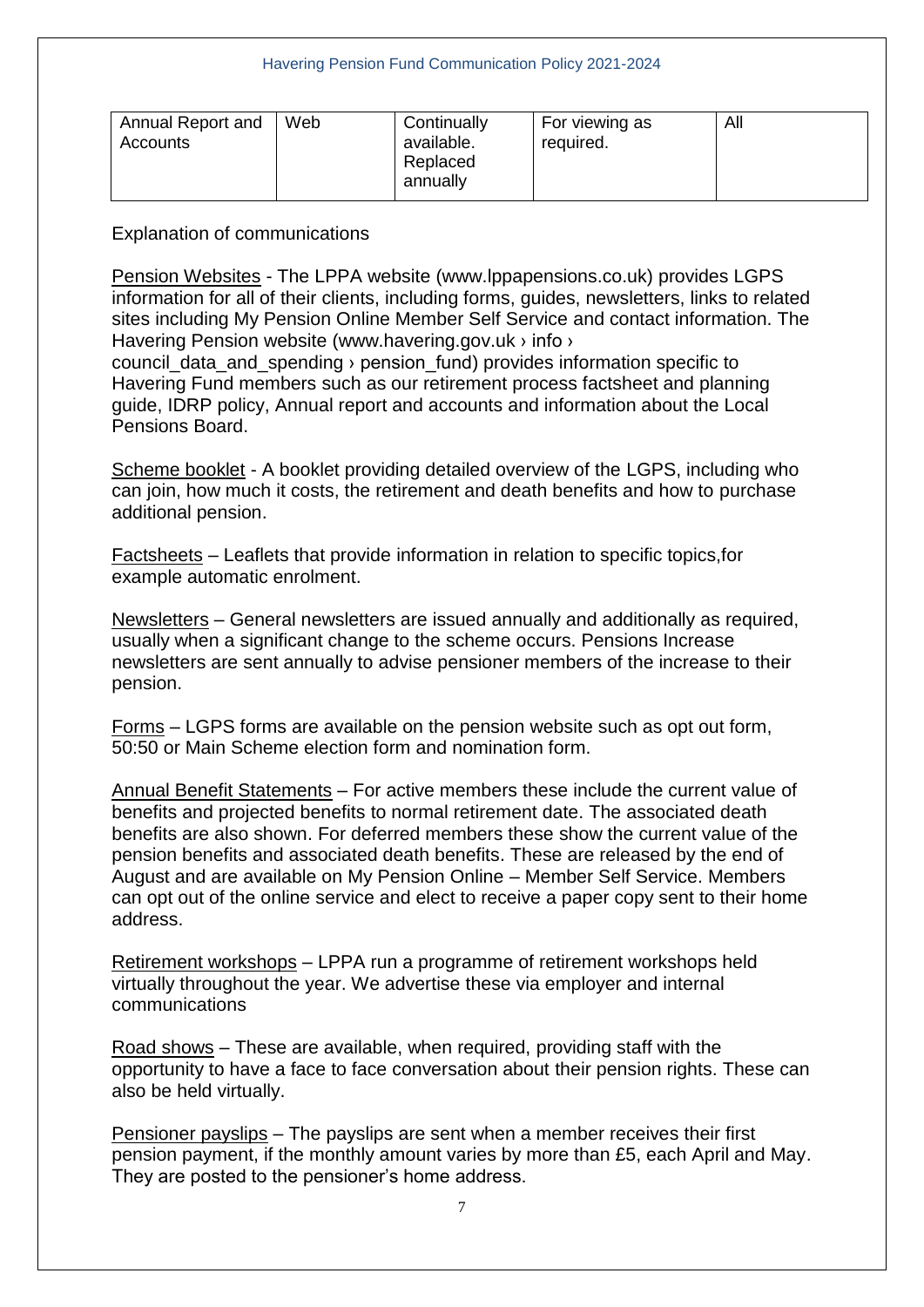Internal Disputes Resolution Procedure – A formal notification of the procedure to follow in the event that a dispute cannot be resolved by the LPPA or the Havering Pensions Projects or Contracts Manager

 the value of the Pension Fund during the financial year, income, expenditure and other scheme based information such as the number of scheme members and scheme employers. This is published and available on the Havering pension Annual Report and Accounts – Detailed document providing information regarding website.

#### **5. Communications with Prospective Scheme Members**

Our aims for communicating with our prospective scheme members are:

- to increase the take up of the LGPS
- general queries being directed to the LPPA help desk to better educate members of the benefits of the scheme to reduce the

The Key actions will be:

- review of communication methods to ensure they are effective and efficient
- ensuring automatic enrolment and re-enrolment is well communicated

| <b>Action</b>                                                                                 | <b>Audience</b>         | <b>Media</b>           | <b>End of Year Review 2022</b> |
|-----------------------------------------------------------------------------------------------|-------------------------|------------------------|--------------------------------|
| Ensure pension website is<br>included with new employee<br>contracts and information<br>packs | <b>New</b><br>employees | Paper or<br>electronic |                                |
| Review and update the<br>pension websites                                                     | All                     | Web                    |                                |
| Work with employer to<br>ensure automatic enrolment<br>is correctly communicated              | Existing<br>employee    | Paper or<br>electronic |                                |

 The pension scheme will work with LPPA and employers to provide the following communication as required.

| <b>Communication</b>           | <b>Media</b>           | <b>Frequency of</b><br><b>Issue</b>                 | <b>Distribution</b>                      | <b>Audience</b> |
|--------------------------------|------------------------|-----------------------------------------------------|------------------------------------------|-----------------|
| Pensions Joiner<br>Option Form | Paper or<br>electronic | On commencing<br>employment                         | Via LPPA with new<br>starter information | New employees   |
| <b>Pension Websites</b>        | Web                    | Continually<br>available.<br>Updated as<br>required | Advertised on all<br>communications      | All             |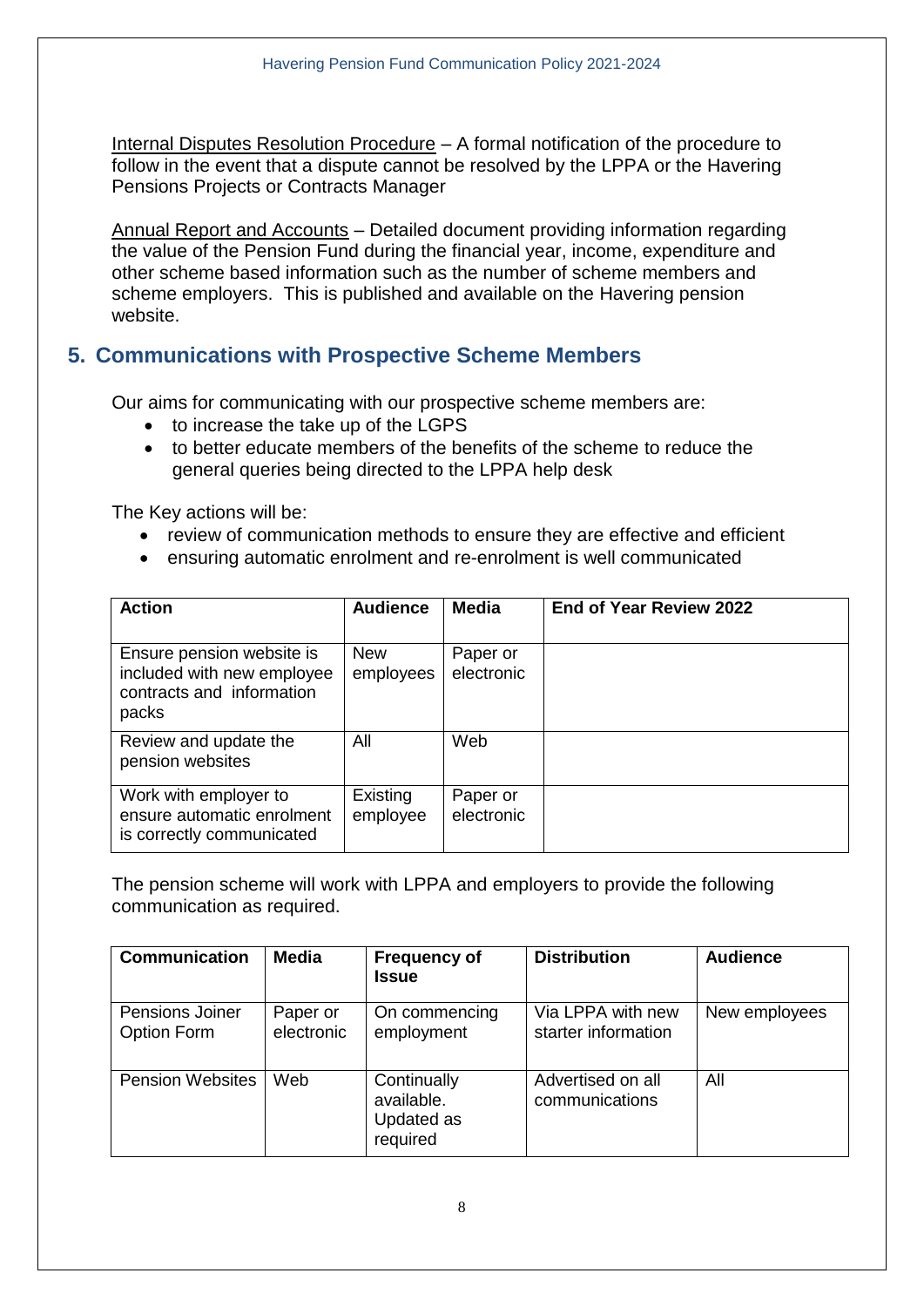| Scheme booklet                | Web                             | Continually<br>available.<br>Updated as<br>required | For viewing as<br>required     | All           |
|-------------------------------|---------------------------------|-----------------------------------------------------|--------------------------------|---------------|
| Education<br>Sessions         | Face to<br>Face or<br>virtually | As required                                         | Part of induction<br>workshops | New Employees |
| Annual Report and<br>Accounts | Web                             | Continually<br>available.<br>Replaced<br>annually   | For viewing as<br>required.    | All           |

Pensions Joiner Option Form – Form provided to all new employees which provides the details of the pension scheme website and allows them to advise of any previous pension entitlements.

 information for all of their clients, including forms, guides, newsletters, links to related Pension Website - The LPPA website ([www.lppapensions.co.uk\)](www.lppapensions.co.uk) provides LGPS sites including My Pension Online Member Self Service and contact information. The Havering Pension website [\(www.havering.gov.uk](www.havering.gov.uk) > info >

council\_data\_and\_spending › pension\_fund) provides information specific to Havering Fund members such as our retirement process factsheet and planning guide, IDRP policy, Annual report and accounts and information about the Local Pensions Board.

Scheme booklet - A booklet providing detailed overview of the LGPS, including who can join, how much it costs, the retirement and death benefits and how to purchase additional pension.

 Education sessions – A presentation providing an overview of the benefits of the pension scheme and an opportunity to ask questions.

 the value of the Pension Fund during the financial year, income, expenditure and other scheme based information such as the number of scheme members and Annual Report and Accounts – Detailed document providing information regarding scheme employers. This is published and available on the Havering pensions website.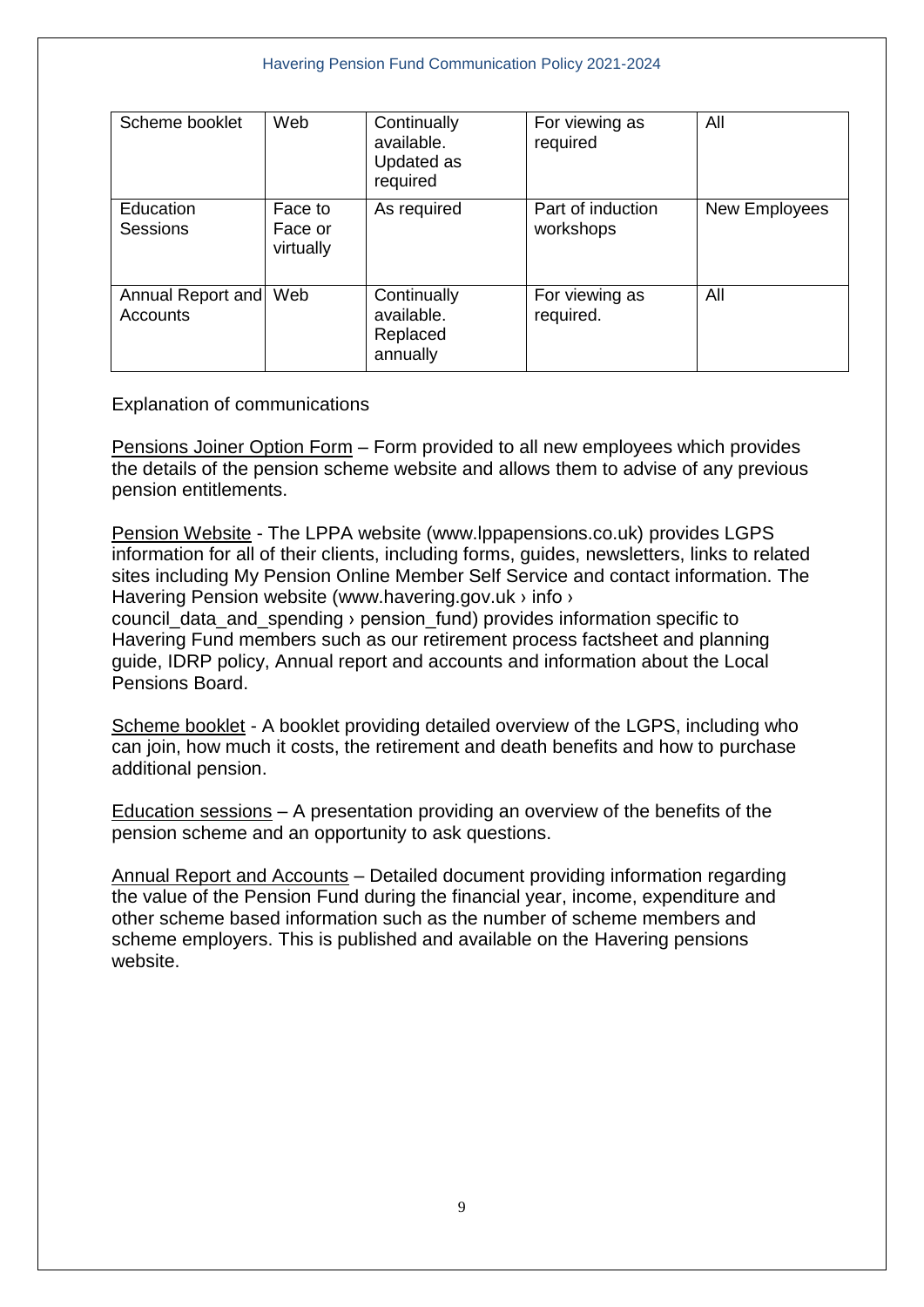# **6. Communications with Scheme Employers**

Our aims for communicating with our scheme employers are:

- to improve relationships
- to assist them in understanding their role as a scheme employer
- to assist them in understanding funding/cost requirements
- to work together to achieve accurate scheme actuary data submissions
- to ensure smooth staff transfers
- to improve the service our pension fund members receive

The Key actions will be:

- offer induction meetings for all new scheme employers
- support employers with training and technical guidance
- on-going promotion of the employer section of the LPPA pension website and use of the YourFund secure portal
- working with relevant parties to admit new employers to the fund

| <b>Action</b>                                                                            | <b>Audience</b>  | <b>Media</b>                                        | End of Year Review 2022 |
|------------------------------------------------------------------------------------------|------------------|-----------------------------------------------------|-------------------------|
| Meet with all new scheme<br>employers to discuss<br>responsibilities and<br>requirements | <b>Employers</b> | Face to<br>face or<br>virtually                     |                         |
| Review and update the<br>employer sections of the<br>pension websites                    | Employer         | Web                                                 |                         |
| Work with LPPA to promote<br>employer training sessions                                  | Employer         | Web                                                 |                         |
| Work with LPPA to ensure<br>accurate and timely data<br>submissions                      | Employer         | Email,<br>phone,<br>face to<br>face or<br>virtually |                         |
| Provide regular updates to<br>employers on key aspects of<br>the scheme                  | Employer         | Web or<br>email                                     |                         |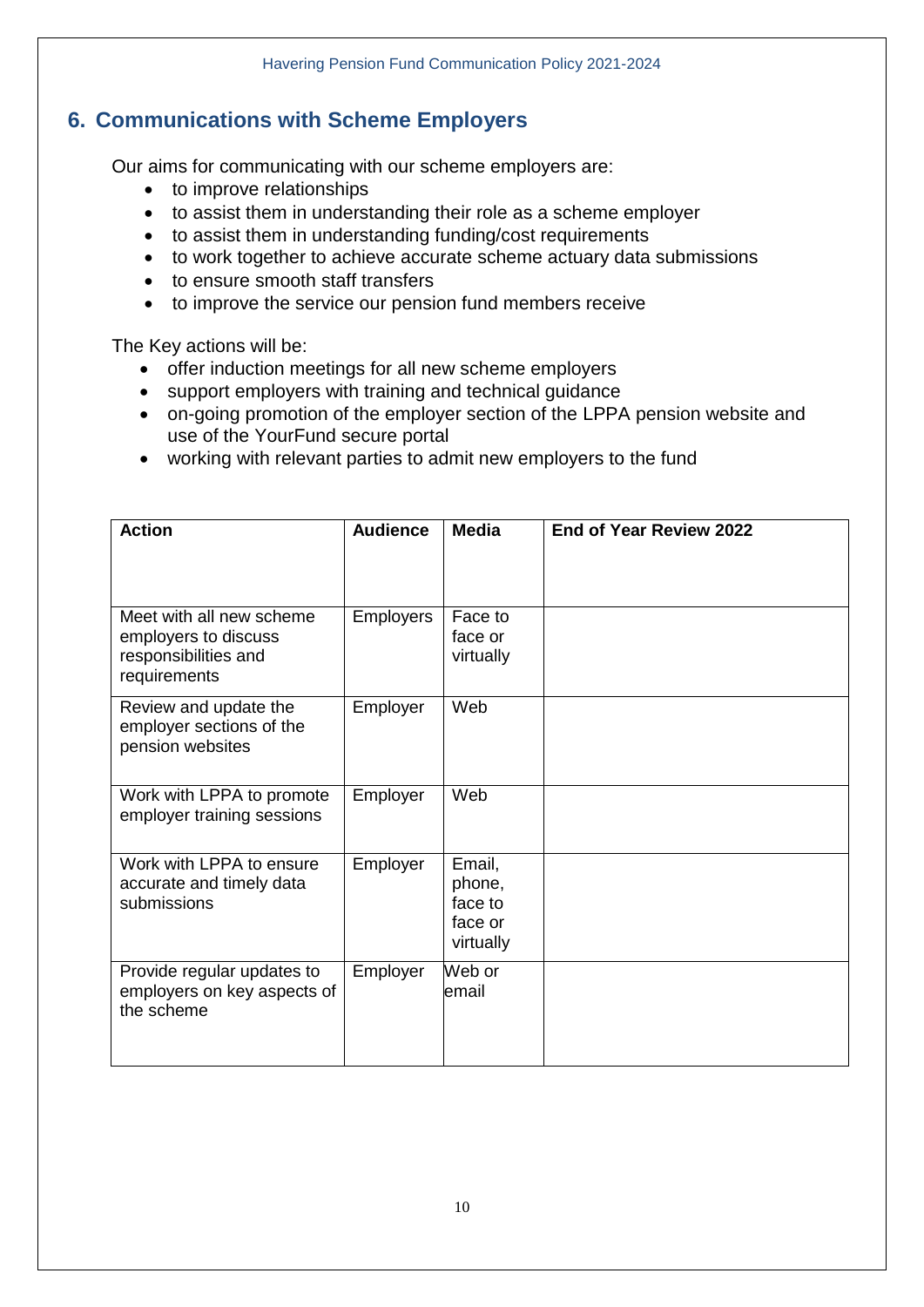The pension scheme will provide the following communication to employers as required.

| Communication                                       | <b>Media</b>                    | <b>Frequency of</b><br><b>Issue</b>                                                      | <b>Distribution</b>                        | <b>Audience</b>                                         |
|-----------------------------------------------------|---------------------------------|------------------------------------------------------------------------------------------|--------------------------------------------|---------------------------------------------------------|
| Induction meeting                                   | Face to<br>Face or<br>virtually | On becoming a<br>scheme employer                                                         | By email                                   | New scheme<br>employers                                 |
| New employer<br>information pack                    | Electronic                      | On becoming a<br>scheme employer                                                         | By email                                   | New scheme<br>employers                                 |
| <b>Pension Websites</b>                             | Web                             | Continually<br>available. Updated<br>as required                                         | Advertised on all<br>communications        | All                                                     |
| <b>Tupe Manual and</b><br><b>Admissions Policy</b>  | Web                             | Continually<br>available. Updated<br>as required                                         | For viewing as<br>required                 | Scheme<br>employers and<br>potential admitted<br>bodies |
| <b>Employer roadshows</b>                           | Face to<br>Face or<br>virtually | When required<br>following scheme<br>changes                                             | Advertised via<br>email to<br>employer     | All                                                     |
| Annual Report and<br>Accounts                       | Web                             | Continually<br>available.<br>Replaced annually                                           | For viewing as<br>required.                | All                                                     |
| <b>Pension Fund Valuation Electronic</b><br>reports |                                 | Every three years                                                                        | Via email                                  | All                                                     |
| <b>Funding Strategy</b><br><b>Statement</b>         | Web                             | Continually<br>available.<br>Replaced every<br>three years and<br>updated as<br>required | For viewing as<br>required.                | All                                                     |
| <b>Employer Newsletters</b>                         | Electronic<br>and Web           | Periodically                                                                             | Via Email or for<br>viewing as<br>required | Scheme<br>employers                                     |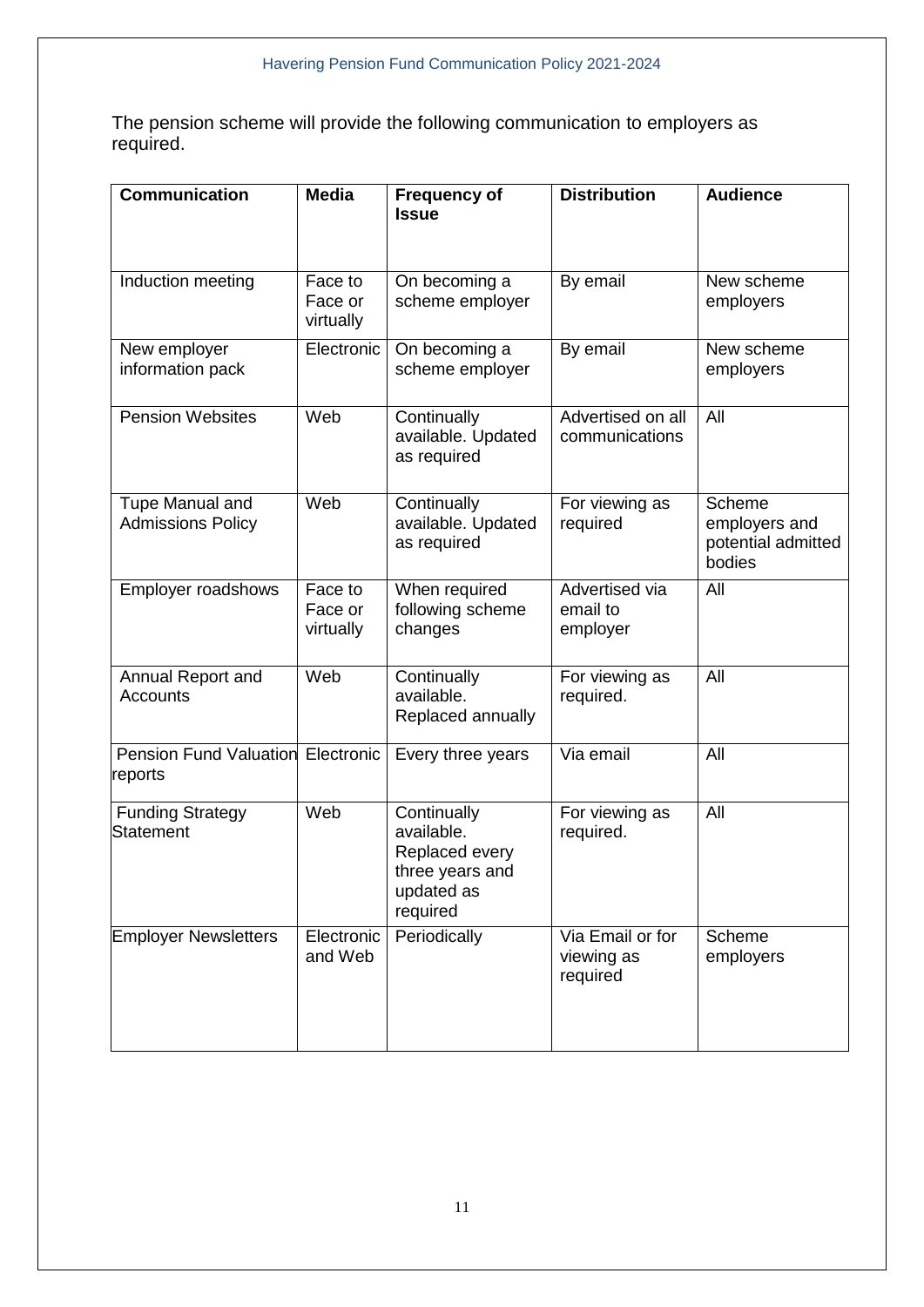Induction Meeting – A meeting offered to all new academies and admitted bodies to discuss roles and responsibilities.

New Employer Information Pack – Email sent to welcome an employer to the Havering LGPS, including all information relevant to being a scheme employer, eg paying contributions and the pensions administration strategy detailing their role and responsibilities.

 information for all of their clients, including forms, guides, newsletters, links to related Pension Website - The LPPA website ([www.lppapensions.co.uk\)](www.lppapensions.co.uk) provides LGPS sites including My Pension Online Member Self Service and contact information. The Havering Pension website [\(www.havering.gov.uk](www.havering.gov.uk) > info >

council data and spending *y* pension fund) provides information specific to Havering Fund members such as our retirement process factsheet and planning guide, IDRP policy, Annual report and accounts and information about the Local Pensions Board.

Tupe Manual and Admissions Policy - These documents are relevant to Letting Authorities that are looking to outsource a service to a third party supplier

Employer Roadshows – Provided by LPPA/LB Havering as required following a significant change in the scheme

 the value of the Pension Fund during the financial year, income, expenditure and other scheme based information such as the number of scheme members and Annual Report and Accounts – Detailed document providing information regarding scheme employers. This is published and available on the pensions website

Pension Fund Valuation Reports – A report issued every three years setting out estimates assets and liabilities of the Fund as a whole and setting individual employer contribution rates for the next three year period

 exhaustive statement of policy on all issues. Funding Strategy Statement – A summary of the Fund's approach to funding its liabilities, including reference to the Fund's other policies although it is not an

### **7. Communications with Representatives of Members**

### **A. Pensions Committee**

Our aims for communicating with Pensions Committee are:

- to provide information to enable the Committee to make decisions delegated under the Council's constitution
- to provide information to ensure the Committee are kept informed of pension related matters
- to ensure the Committee are aware of their responsibilities in relation to the Scheme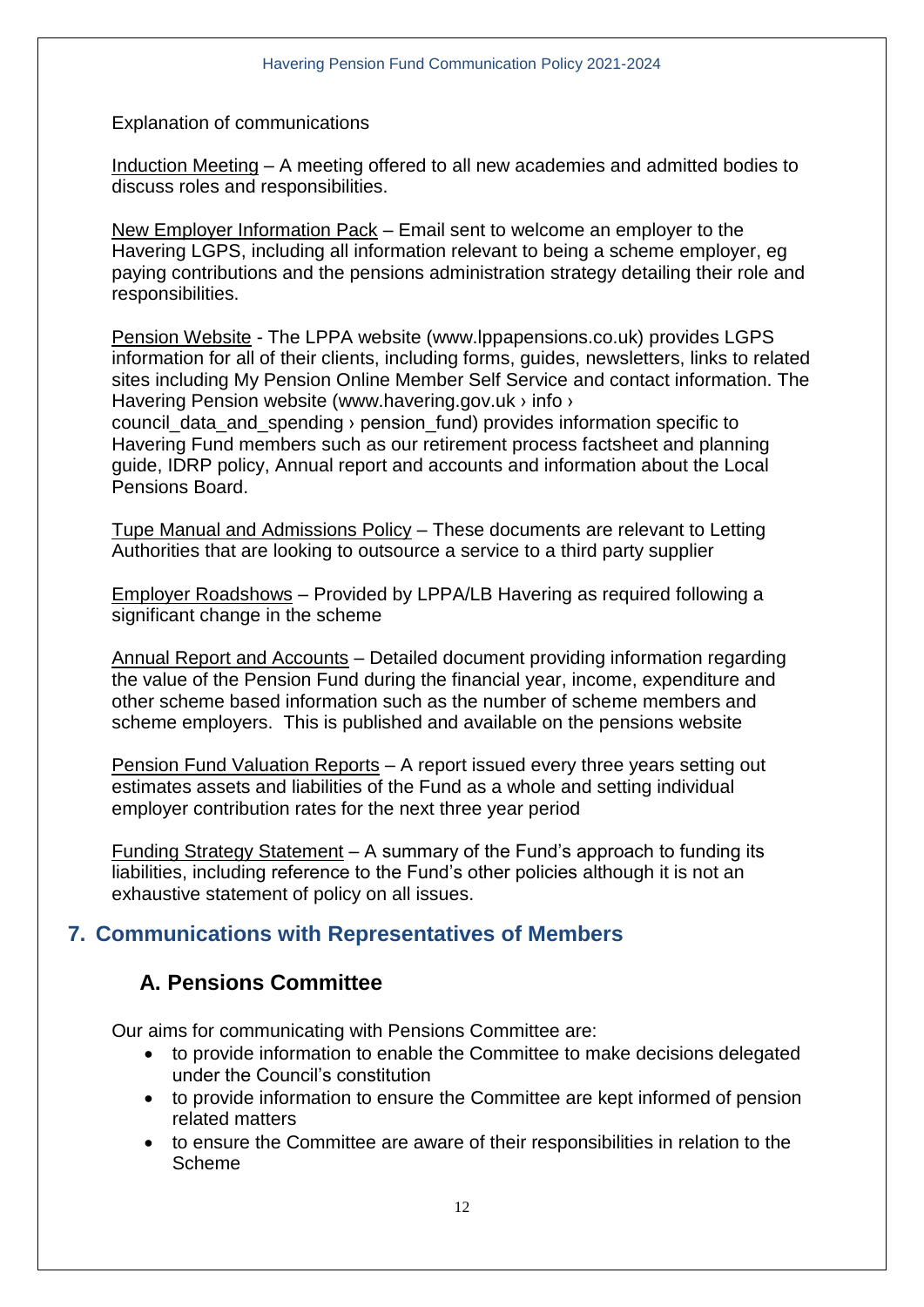to provide training with regards to investment and administration matters The Key actions will be:

- to submit Committee reports, which have been reviewed by the relevant Council business partners and senior manager
- To arrange training sessions with Fund officers, advisors and external experts when required

| <b>Action</b>                                                                           | <b>Audience</b>                         | Media                                      | End of Year Review 2022 |
|-----------------------------------------------------------------------------------------|-----------------------------------------|--------------------------------------------|-------------------------|
| To submit Committee reports<br>in line with the annual plan<br>and as and when required | Pensions<br>Committee<br><b>Members</b> | Paper<br>and web                           |                         |
| To arrange required training<br>as and when required                                    | Pensions<br>Committee<br><b>Members</b> | Face to<br>Face,<br>online or<br>virtually |                         |

The pension scheme will provide the following communication to Pensions Committee Members as required.

| <b>Communication</b>                             | Media                               | <b>Frequency of Issue</b>                                                       | <b>Distribution</b>                                         | <b>Audience</b>                                                                      |
|--------------------------------------------------|-------------------------------------|---------------------------------------------------------------------------------|-------------------------------------------------------------|--------------------------------------------------------------------------------------|
| Pensions<br>Committee<br>Reports                 | Paper and<br>Web                    | Quarterly and as<br>and when required                                           | By email and<br>available on the<br>Havering.Gov<br>website | Pension<br>Committee<br>Members and<br><b>Trade Union</b><br>representatives         |
| <b>Pensions</b><br>Committee<br><b>Briefings</b> | Face to<br>face or<br><b>Hybrid</b> | Quarterly and as<br>and when required                                           |                                                             | <b>Pensions</b><br>Committee<br>Members and<br><b>Trade Union</b><br>representatives |
| Training sessions                                | Face to<br>face or<br>virtually     | When there is a new<br><b>Pensions Committee</b><br>and as and when<br>required | By email                                                    | <b>Pensions</b><br>Committee<br>Members and<br><b>Trade Union</b><br>representatives |

Explanation of communications

 reviewed by Business Partners and a Senior Leadership Team member. Published Pensions Committee Reports – Formal reports written by Pension Fund officers and on the havering.gov.uk website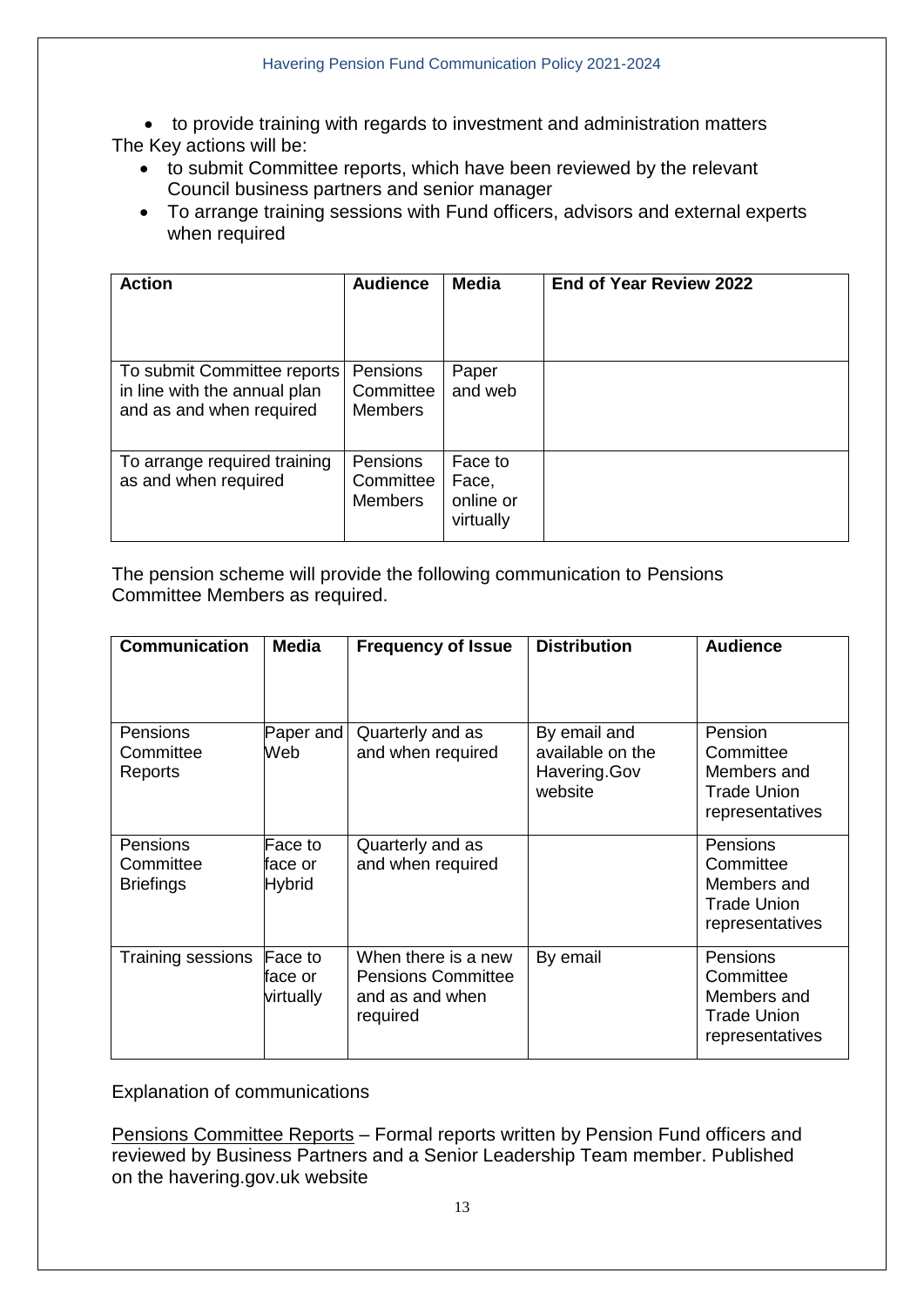Pension Committee Briefings – Pension Fund officers attend each Committee meeting and provide a verbal briefing on each Committee report

Training sessions – Provided by Pension Fund officers, advisors or external experts on investment or administration related matters. Training is shared with the Local Pension Board members where applicable

# **B. Local Pensions Board**

Our aims for communicating with the Local Pensions Board are:

- to provide information to enable the board to assist the Scheme Manager in executing their duties
- to provide information to ensure the board are kept informed of pension related matters
- to ensure the board are aware of their responsibilities in relation to the Scheme
- to provide training with regards to investment and administration matters

The Key actions will be:

- to submit reports on areas identified for review by the Board.
- To arrange training sessions with Fund officers, advisors and external experts when required

| <b>Action</b>                                                                                               | <b>Audience</b>                  | Media                                      | <b>End of Year Review 2022</b> |
|-------------------------------------------------------------------------------------------------------------|----------------------------------|--------------------------------------------|--------------------------------|
| To submit reports in line with<br>the Board work plan and any<br>additional areas identified at<br>meetings | Local<br>Pension<br><b>Board</b> | Paper<br>and web                           |                                |
| To arrange required training<br>as and when required                                                        | Local<br>Pension<br><b>Board</b> | Face to<br>Face,<br>online or<br>virtually |                                |

The pension scheme will provide the following communication to the Local Pension Board as required.

| <b>Communication</b> | <b>Media</b> | <b>Frequency of Issue</b> | <b>Distribution</b> | <b>Audience</b> |
|----------------------|--------------|---------------------------|---------------------|-----------------|
|                      |              |                           |                     |                 |
|                      |              |                           |                     |                 |
|                      |              |                           |                     |                 |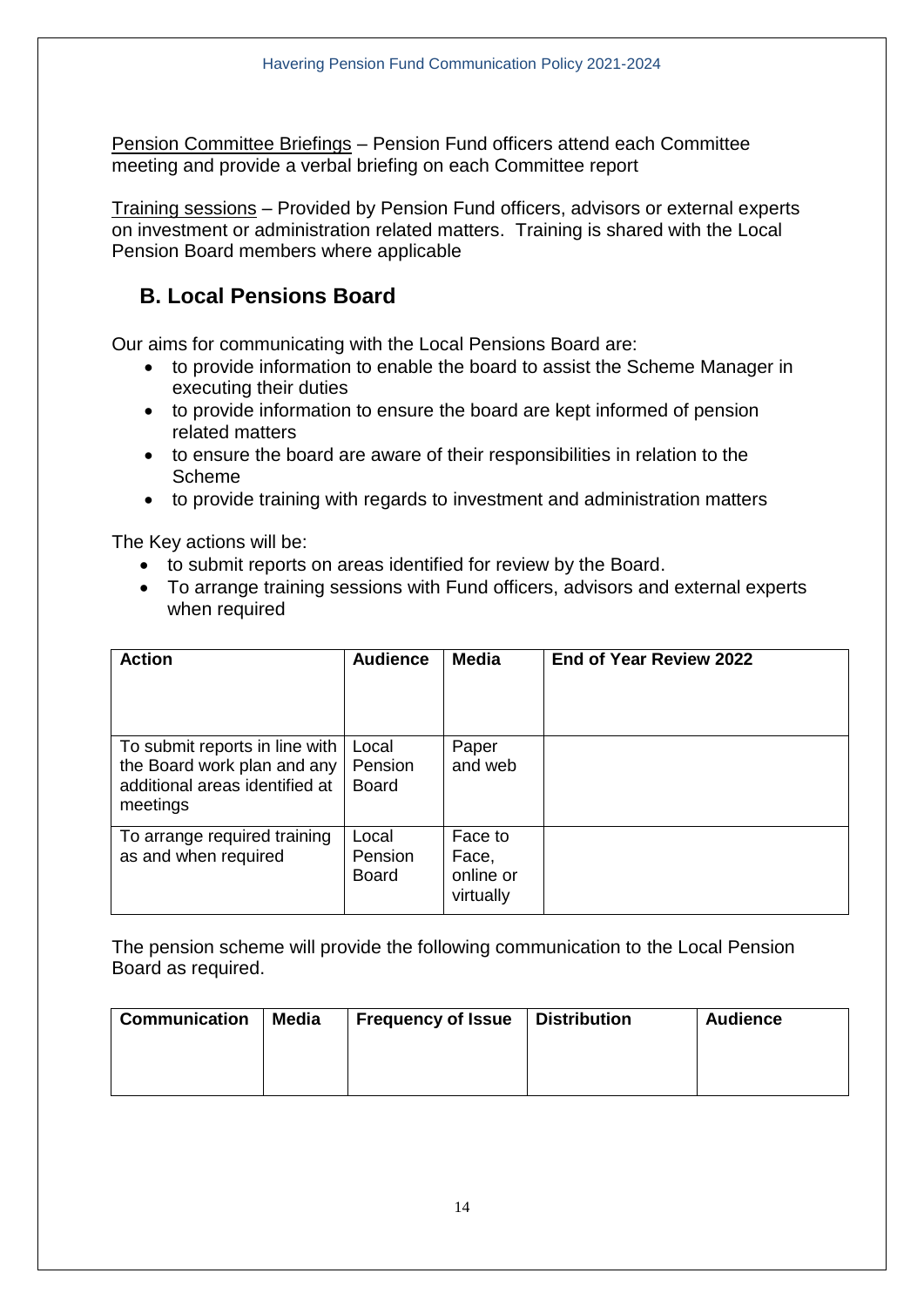| <b>Local Pension</b><br>Board<br>Reports | Paper and<br>Web                 | Quarterly and as<br>and when required                                                     | By email and<br>available on the<br>Havering.Gov<br>websites | <b>Local Pension</b><br>Board |
|------------------------------------------|----------------------------------|-------------------------------------------------------------------------------------------|--------------------------------------------------------------|-------------------------------|
| Local Pension<br><b>Board Briefings</b>  | lFace to<br>face or<br>virtually | Quarterly and as<br>and when required                                                     | Fund officers attend<br>each meeting                         | <b>Local Pension</b><br>Board |
| Training sessions                        | Face to<br>face and<br>online    | When a new<br>members is<br>appointed. Continual<br>self- development is<br>also required | Face to face, web<br>based or virtually                      | <b>Local Pension</b><br>Board |

Local Pension Board reports – Written by Pension Fund officers to provide a formal update to a particular area of work

Local Pension Board briefings – Pension Fund officers attend each Board meeting to provide a verbal overview of written reports and to provide updates on any on-going work

Training sessions – Provided by Pension Fund officers, advisors or external experts on investment or administration related matters. Targeted training is also available for Local Pension Board members online via the Pensions Regulator website. Training is shared with the Pensions Committee members where applicable

#### **C. Havering and oneSource Managers**

Our aims for communicating with the Havering and oneSource managers are:

- to provide information to be able to make decisions delegated under the Council's constitution
- to provide accurate, timely and relevant information on request
- to ensure managers are aware of any pension related employer costs

The Key actions will be:

- to submit executive decision reports on areas identified as requiring management approval.
- to ensure that employer requests for pension estimates are monitored against the contractual key performance indicator and include employer costs.

| <b>Action</b> | <b>Audience</b> | Media | <b>End of Year Review 2022</b> |
|---------------|-----------------|-------|--------------------------------|
|               |                 |       |                                |
|               |                 |       |                                |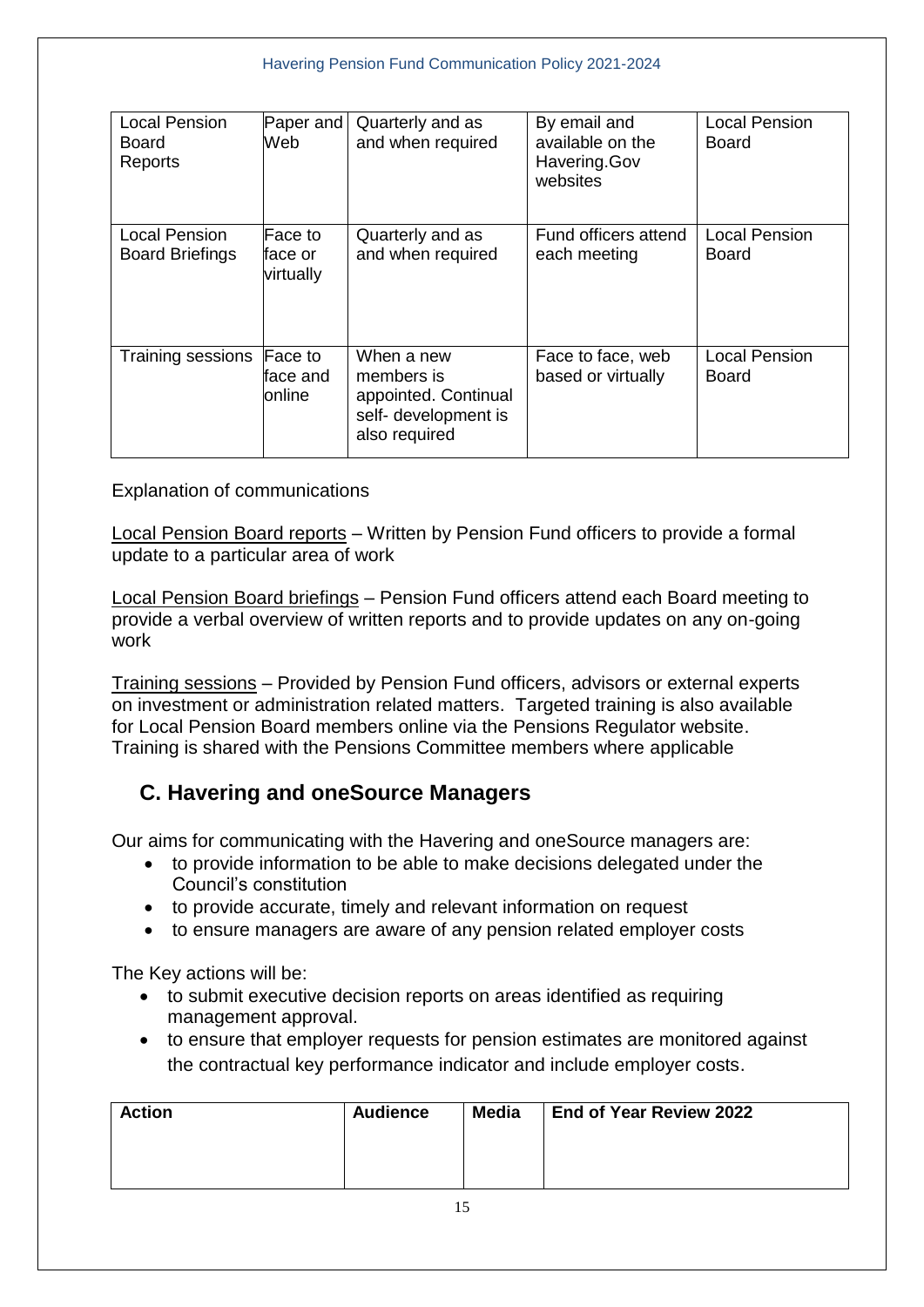| To write key or non-key<br>executive decision reports as<br>required in line with the<br>Council's constitution | Senior or<br>oneSource<br>Management | Paper<br>or<br>email |  |
|-----------------------------------------------------------------------------------------------------------------|--------------------------------------|----------------------|--|
| To ensure the provision of<br>employer estimates is in line<br>with the contractual<br>agreement                | HR and Heads Paper<br>of Service     | or<br>email          |  |

The pension scheme will provide the following communication to managers as required.

| <b>Communication</b>                                                                                                                    | <b>Media</b> | <b>Frequency of Issue</b> | <b>Distribution</b> | <b>Audience</b>                                                               |
|-----------------------------------------------------------------------------------------------------------------------------------------|--------------|---------------------------|---------------------|-------------------------------------------------------------------------------|
| Key and non-key<br>executive decision reports electronic<br>and background papers<br>where required                                     | Paper or     | As and when<br>required   | By email            | Officer delegated<br>responsibility<br>under the<br>Council's<br>constitution |
| <b>Employer requested</b><br>pension estimates, usuallyelectronic<br>for redundancy, flexible<br>retirement or ill health<br>retirement | Paper or     | As requested              | By email            | HR or Head of<br>Service                                                      |

Explanation of communications

 officers and reviewed by Business Partners and agreed by a Senior Leadership Key and non key executive decision report - Formal reports written by Pension Fund Team member in accordance with the Council's constitution.

 member's pension benefits and any cost to the employer due to the payment of the Employer requested pension estimates – A detailed statement of the scheme pension to the member.

### **D. Other Stakeholders**

#### **Pension Fund Manager (Finance)**

 enquiries. Skills and knowledge are kept up to date through participation in seminars The Pension Fund Manager (Finance) responds to staff, employer and other and conferences.

#### **Pension Projects and Contracts Manager**

 Quarterly client reviews take place to monitor the contract and check the service The Pensions Projects and Contracts Manager is responsible for monitoring the administration contract with the Local Pensions Partnership Administration.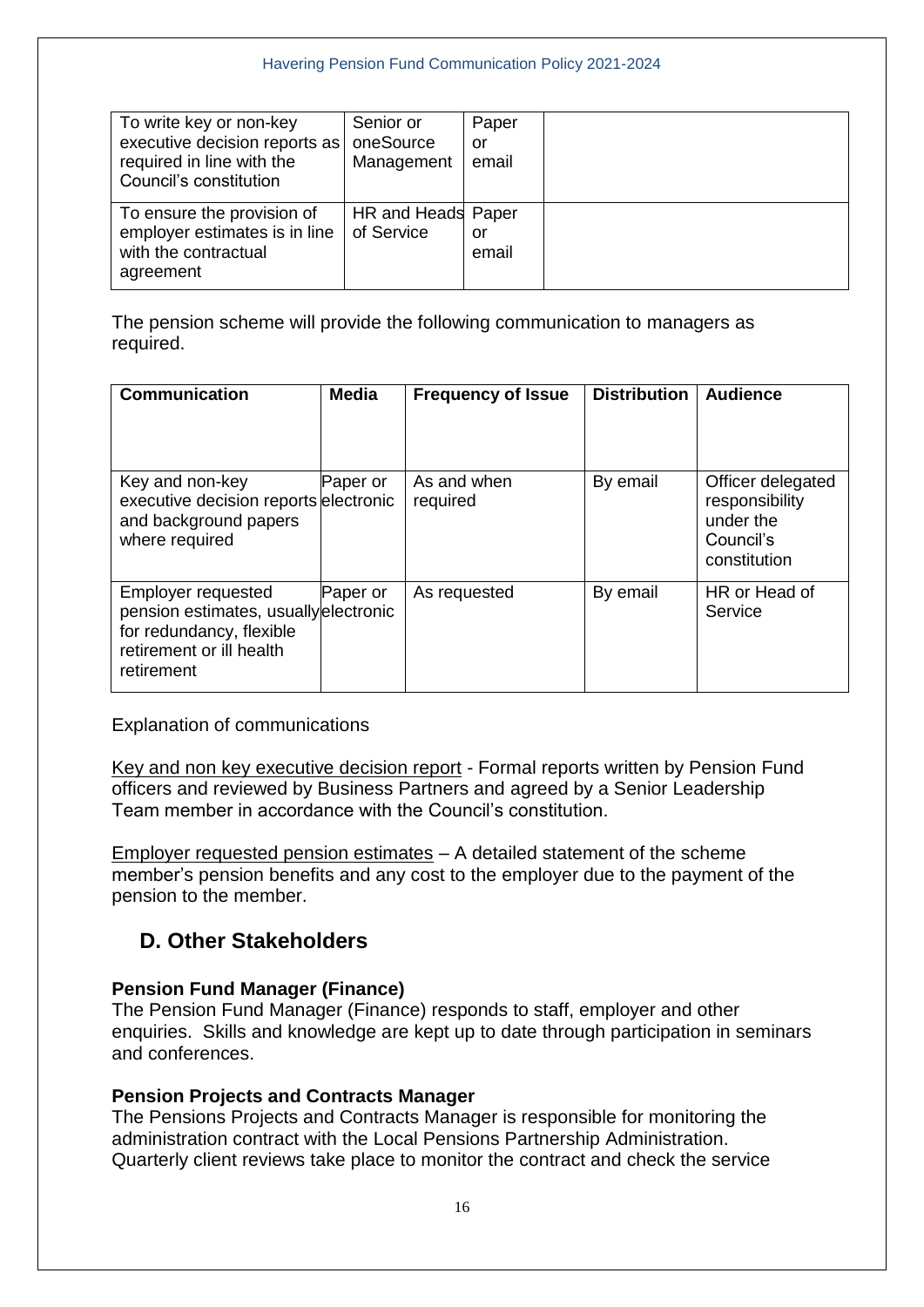level agreements are being met. They are also responsible for maintaining relationships with scheme employers, trade unions and other relevant stakeholders.